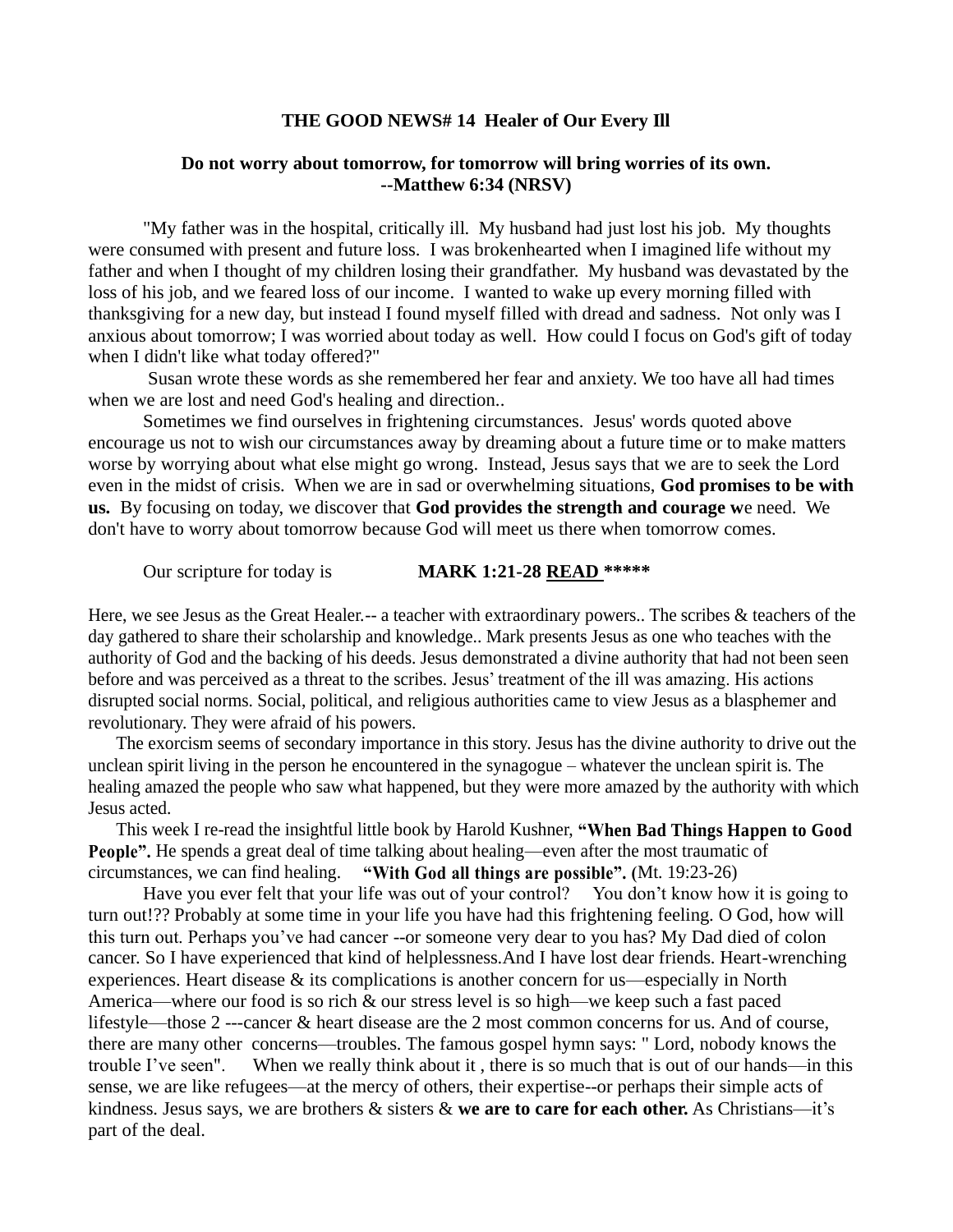Healing –we long for healing—both physical  $\&$  spiritual. It comes from God's power  $\&$  love and our relationship with one another & with God, the Source of life. As humans we know that there are limits to physical healing—it is the human condition—life, death--& life again in God's realm.—that is the promise of Jesus. **Spiritual healing though-- has no limits.** Spiritual healing is a sure thing. "With God all things are possible".—the promise of Jesus to us. (I've seen it –been a witness—the power of God's healing—even amidst horrific conditions) Love & life are more powerful than death, war & revenge. That's gospel—**the good news.**

The theme this week comes from the beautiful hymn by Marty Haugan, "Healer of our every ill".There is an interesting story that goes with the composing of this very moving hymn/prayer.

> **"Healer of our every ill, Light of each tomorrow, Give us peace beyond our fear, And hope beyond our sorrow."** (VU 619)

Marty Haugen wrote this "meditative song" during the winter of 1985-86. His family were staying at a retreat centre in Washington State. On January 28, 1986, the space shuttle Challenger crashed shortly after takeoff. Haugen writes: "In addition to the loss of 7 astronauts, (one of whom was the school teacher Christa McAuliffe), this crash was a symbolic loss for all of America. At the retreat in the Cascade Mountains of Washington State, we held an evening service together and "Healer of Our Every Ill" was written as an expression for our community to grieve together."

Haugen uses the text of this hymn as a prayer for healing, not only of the body, but also of the mind and spirit. The refrain, "**Give us peace beyond our fear,** and hope beyond our sorrow, " is a powerful prayer and helps us express thoughts we find difficult to put into words. This hymn is also about joy, as shown in verse 2 with the words, **"your grace is still unfolding".** Always know, God gives us hope for a new tomorrow.

In vs. 3, he writes, "G**ive us strength to love each other".** God urges us, even in times of sorrow and fear , to show love and kindness to our sisters and brothers in Christ.

The last verse sums it up: "Teach us all your way of healing. **Spirit of compassion, fill each heart**."

Our Prayer: In you, O God, we find healing and comfort. Your love for us is constant and steadfast. You give us strength, patience and hope to renew and empower our spirits for this awesome journey of life. AMEN!

A footnote: Marty Haugen continues to play the organ and write liturgies for the Lutheran church where he & his family attend in Minneapolis.

## **For the Merry Heart:**

Two things to make your day go better: 1. Do not watch the news.

2. Stay off the bathroom scales